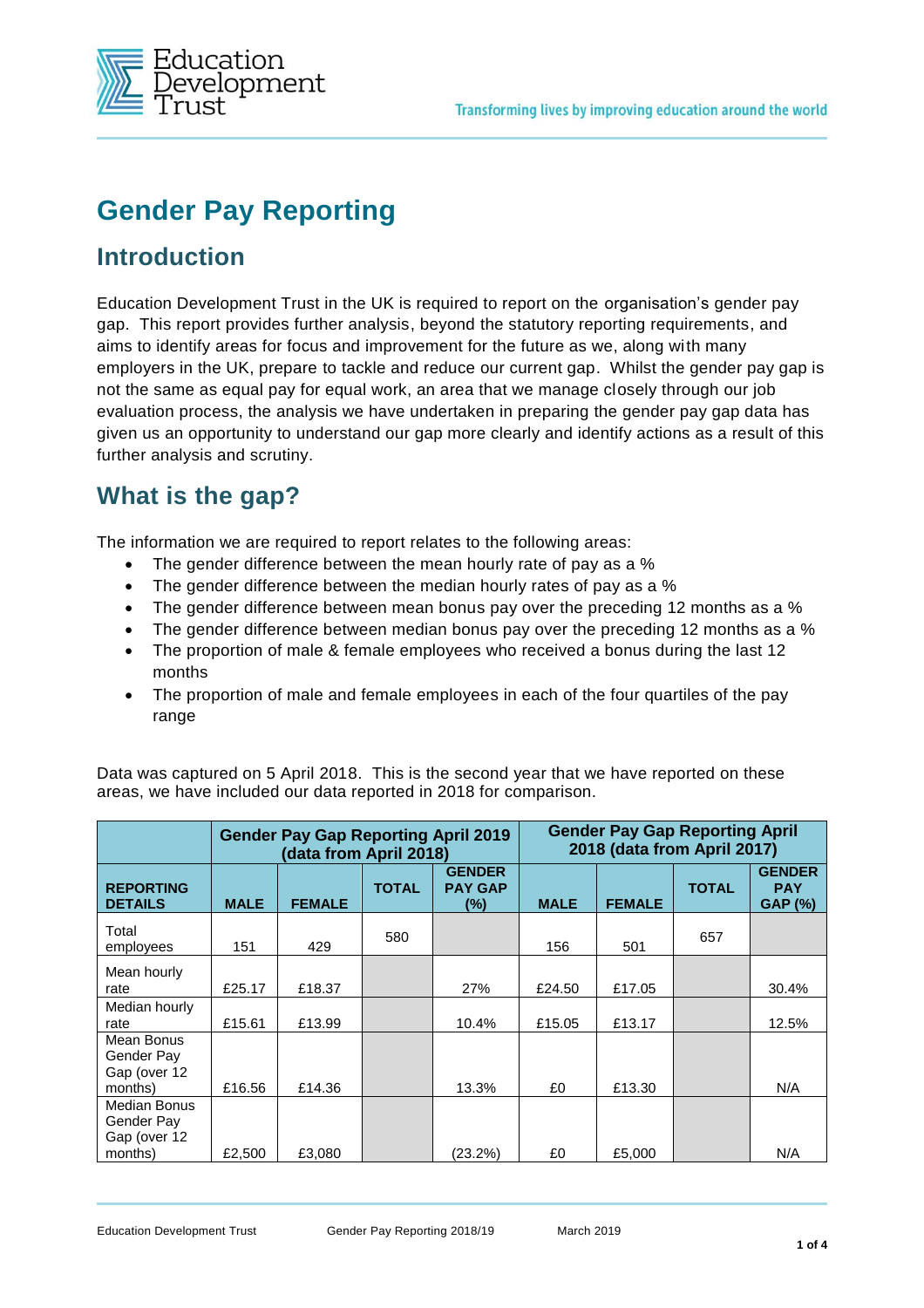

| Number of staff<br>receiving a<br>bonus                |       | 2     | 3 |     |    |      |     |
|--------------------------------------------------------|-------|-------|---|-----|----|------|-----|
| Percentage<br>$(\%)$ of<br>employees<br>who received a |       |       |   |     |    |      |     |
| bonus                                                  | 0.66% | 0.47% |   | N/A | 0% | 0.2% | N/A |

**The proportion of men and women in each pay quartile**.

| <b>QUARTILE</b>               | <b>EMPLOYEES</b><br><b>IN EACH</b><br><b>QUARTILE</b> |      | <b>NUMBER OF</b><br><b>FEMALE</b><br><b>EMPLOYEES</b> |      | <b>NUMBER OF</b><br><b>MALE</b><br><b>EMPLOYEES</b> |      | % OF<br><b>FEMALE</b><br><b>EMPLOYEES</b> |      | % OF MALE<br><b>EMPLOYEES</b> |      |
|-------------------------------|-------------------------------------------------------|------|-------------------------------------------------------|------|-----------------------------------------------------|------|-------------------------------------------|------|-------------------------------|------|
| <b>Reporting</b><br>Year      | 2019                                                  | 2018 | 2019                                                  | 2018 | 2019                                                | 2018 | 2019                                      | 2018 | 2019                          | 2018 |
| Lower                         | 139                                                   | 164  | 115                                                   | 148  | 24                                                  | 16   | 83%                                       | 90%  | 17%                           | 10%  |
| Lower<br><b>Middle</b>        | 139                                                   | 164  | 98                                                    | 119  | 41                                                  | 45   | 71%                                       | 73%  | 29%                           | 27%  |
| <b>Upper</b><br><b>Middle</b> | 139                                                   | 164  | 105                                                   | 123  | 34                                                  | 41   | 76%                                       | 75%  | 24%                           | 25%  |
| <b>Upper</b>                  | 140                                                   | 165  | 90                                                    | 111  | 50                                                  | 54   | 64%                                       | 67%  | 36%                           | 33%  |

### **Understanding our gap**

We are a diverse organisation operating in a range of settings and with a range of roles, within each of these settings our gender pay gap is very small compared to looking at the gap as a whole.

We have found that many of our roles are attractive to female workers and we have a very strong response to our advertised job opportunities from female job seekers. We believe this is reflective of the varied settings within which we operate and is further strengthened by the flexible working ethos we have developed across our office based locations.

Whilst the gender spread in our middle two quartiles are representative of the overall demographic of our organisation we are keen to focus on understanding more about our upper and lower quartiles where the gender spread is not so representative – what we have seen is that we have disproportionately more men than women in the highest pay quartile and disproportionately more women than men in our lowest pay quartile.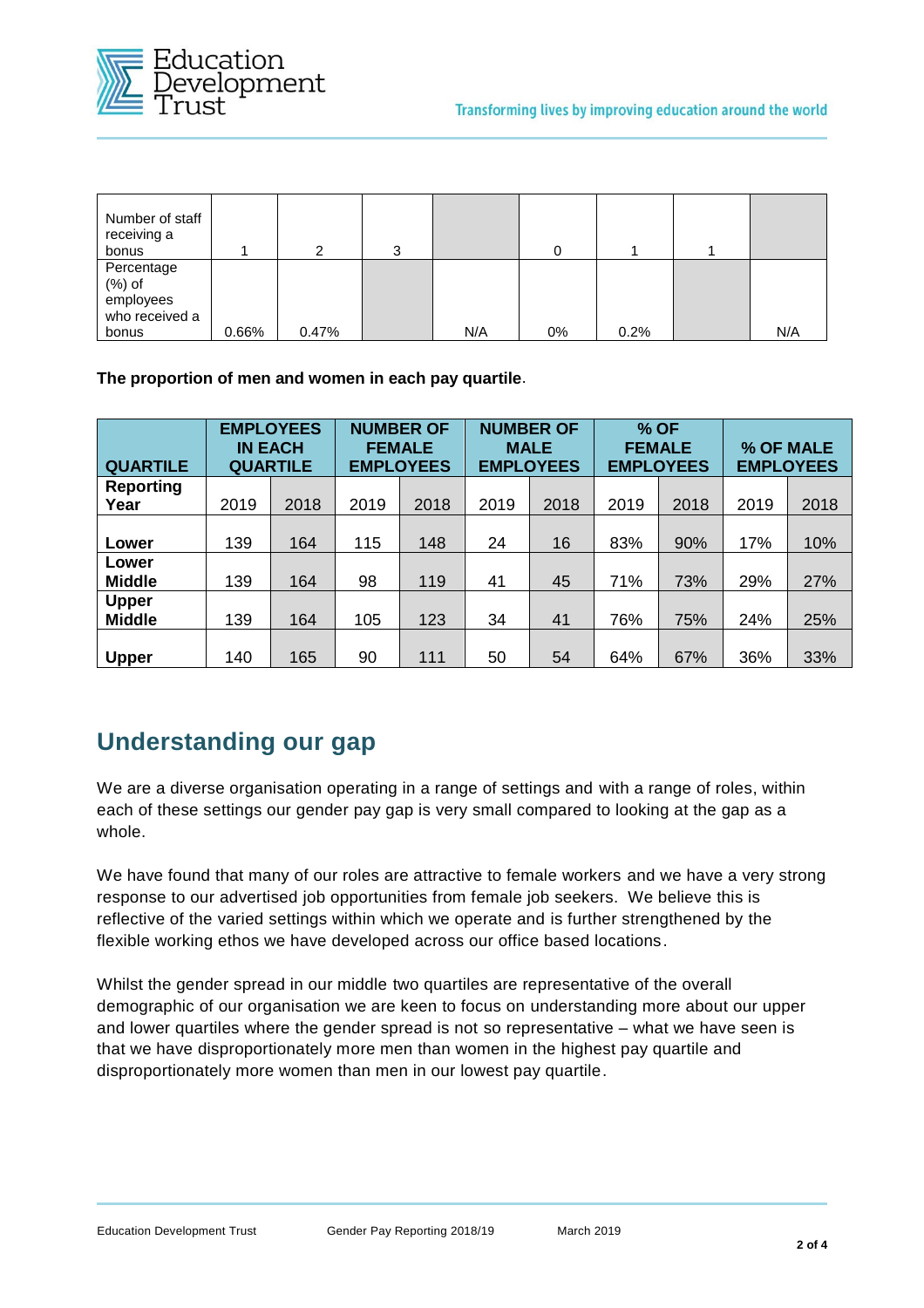

### **What has changed since we last reported?**

Over the last twelve months, since we last reported, we have implemented a number of initiatives to begin to address the gender pay gap, many of these are ongoing strategic priorities which will manifest over time. Areas of focus have included:

- Following the appointment of our new Talent & Development Manager we have been able to introduce more rigour to our personal development processes and have created personal development resources that raise awareness for mangers, specifically the Line Manager Portal and the Learning Hub. We have also initiated a Talent Review process, which includes a specific focus on supporting the development of future female leaders. We will continue to provide support in these areas and hope to see the results of this focussed investment in female leadership in the future
- We have continued to strengthen our recruitment processes to ensure they are rigorous, transparent and fair. This has included training and coaching for managers involved in recruitment to ensure they are confident in applying fair recruitment processes and minimising the impact of bias.
- We have undertaken a global review of our reward practices and have established a suite of core reward principles underpinned by a fair and transparent framework for setting pay levels.
- We launched a confidential employee survey, which provides employees an anonymous forum to share concerns, including in the area of gender/diversity, our survey told us that nearly 80% of our staff are happy to work at education development trust and we had responses from over 80% of the global population.

### **What's next?**

We will continue to increase and develop female leadership in our organisation:

- We will continue to work with our leadership team and senior managers to identify future and existing talent to develop in all quartiles of the organisation.
- We will implement further development solutions such as bespoke coaching and mentoring programmes for our female managers
- We will rollout a 360 feedback process to further understand and develop our leadership capabilities
- We will launch a new management development programme for managers across the global organisation